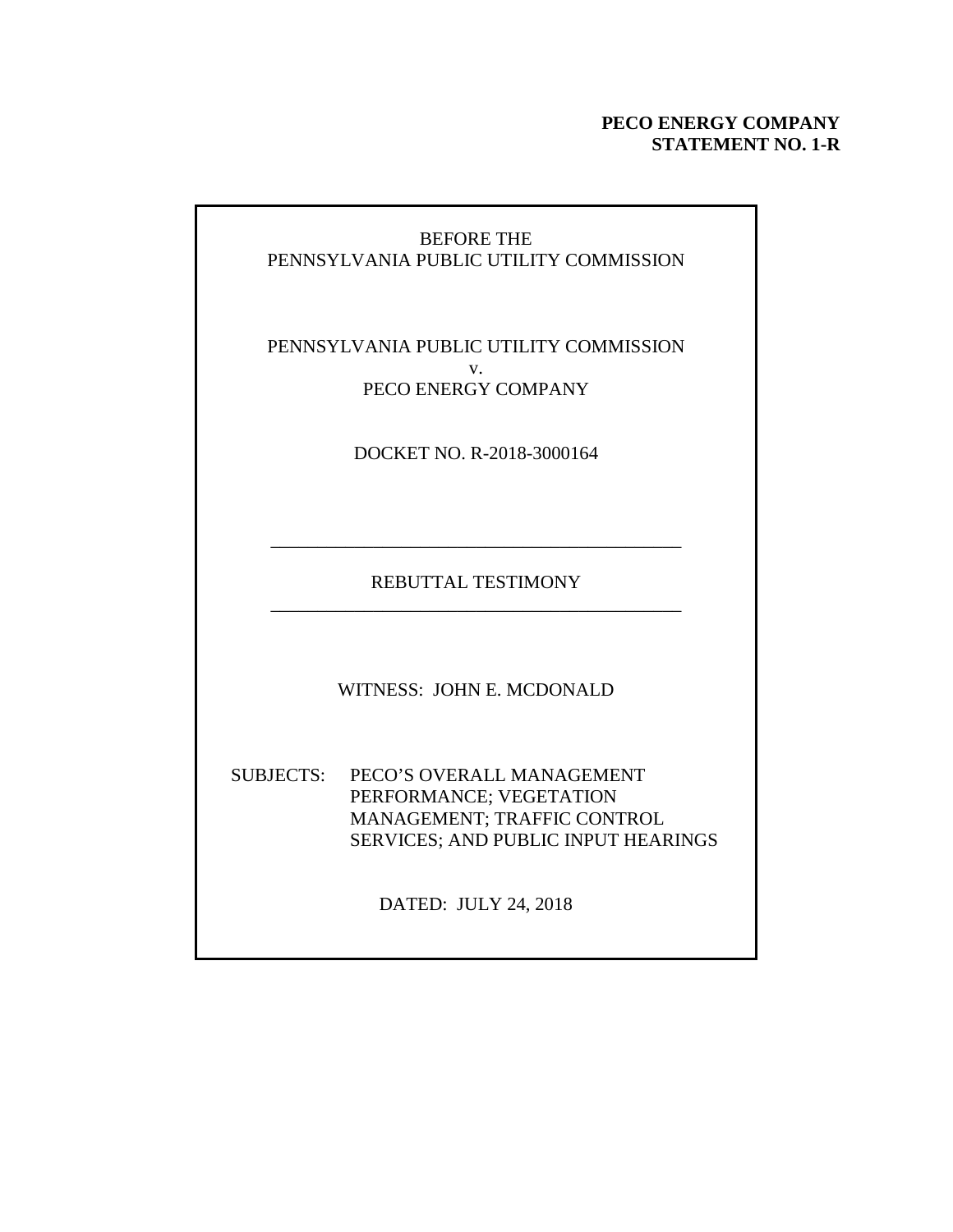### **TABLE OF CONTENTS**

## Page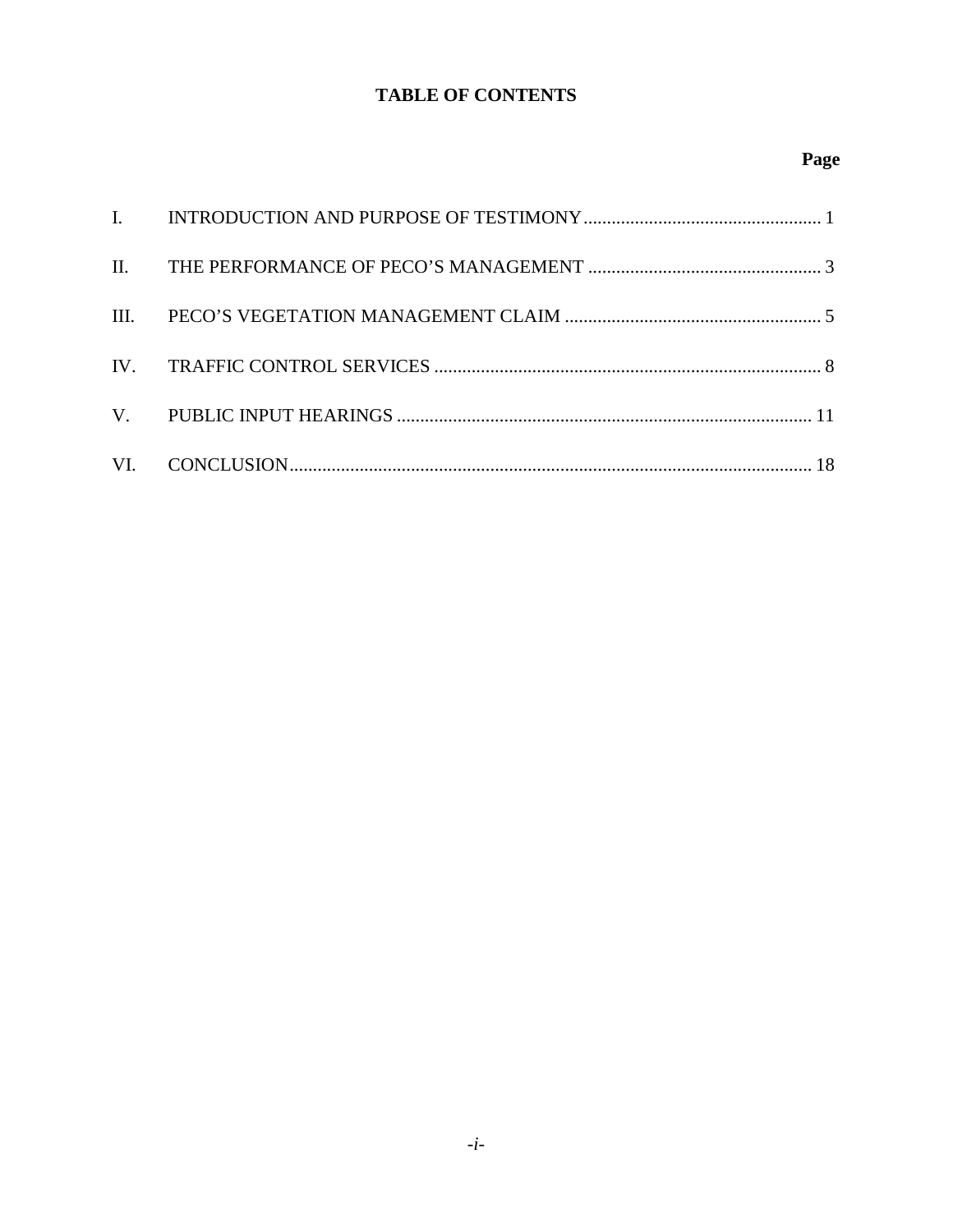| $\mathbf{1}$<br>$\sqrt{2}$<br>3 |    |    | <b>REBUTTAL TESTIMONY</b><br>OF<br><b>JOHN E. MCDONALD</b>                              |
|---------------------------------|----|----|-----------------------------------------------------------------------------------------|
| $\overline{4}$                  |    |    | I.<br><b>INTRODUCTION AND PURPOSE OF TESTIMONY</b>                                      |
| 5                               | 1. | Q. | Please state your name, professional position and business address.                     |
| 6                               |    | A. | My name is John E. McDonald. I am employed by PECO Energy Company                       |
| 7                               |    |    | ("PECO" or the "Company") as Senior Vice President and Chief Operating Officer.         |
| 8                               |    |    | My business address is PECO Energy Company, 2301 Market Street, Philadelphia,           |
| 9                               |    |    | Pennsylvania 19103.                                                                     |
| 10                              | 2. | Q. | What are your responsibilities as Chief Operating Officer?                              |
| 11                              |    | A. | I lead PECO's electric and natural gas distribution and transmission operations.        |
| 12                              |    |    | These operations include customer service, construction and maintenance,                |
| 13                              |    |    | engineering and technical services, investment strategy, safety, environmental,         |
| 14                              |    |    | training, fleet, supply operations, real estate and facilities, new business and human  |
| 15                              |    |    | resources. These functions, in turn, are staffed by approximately 2,200 craft,          |
| 16                              |    |    | professional and support employees. I also ensure that the operating groups are well    |
| 17                              |    |    | integrated and focused on safety, reliability, customer satisfaction, and diversity and |
| 18                              |    |    | inclusion.                                                                              |
| 19                              | 3. | Q. | Please describe your educational background.                                            |
| 20                              |    | A. | I received a Bachelor of Science Degree in Electric Engineering from Drexel             |
| 21                              |    |    | University in 1980 and a Masters Degree in Business Administration, also from           |
| 22                              |    |    | Drexel University, in 1987.                                                             |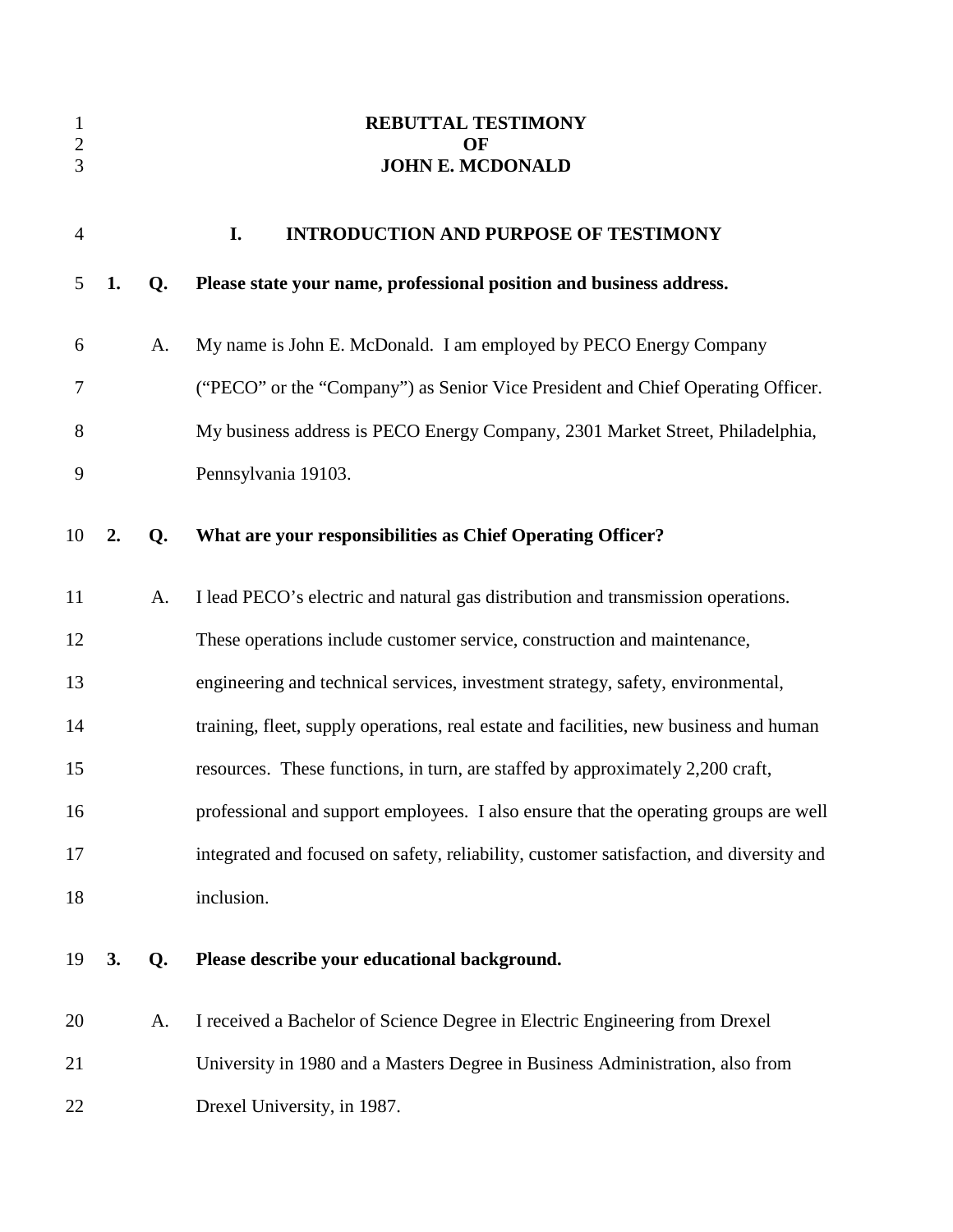## 1 **4. Q. Please describe your professional experience.**

| $\overline{2}$ |    | A. | My career with PECO spans more than 38 years. I have held various positions of        |
|----------------|----|----|---------------------------------------------------------------------------------------|
| 3              |    |    | increasing responsibility within PECO in the areas of distribution, transmission and  |
| $\overline{4}$ |    |    | human resources. Previously, I served as the Director of the Bucks                    |
| 5              |    |    | County/Montgomery County Region (2000-2003), Director of Distribution System          |
| 6              |    |    | Operations (2004-2006) and Vice President of Technical Services (2007-2016). After    |
| 7              |    |    | the merger of Exelon Corporation and PHI in 2016, I became Vice President, Utility    |
| 8              |    |    | Integration at Pepco Holdings. I was promoted to Chief Operating Officer of PECO      |
| 9              |    |    | on March 31, 2018, after Michael Innocenzo became Chief Executive Officer of the      |
| 10             |    |    | Company.                                                                              |
| 11             | 5. | Q. | Have you previously submitted testimony in this proceeding?                           |
| 12             |    | A. | No, but I am adopting the direct testimony and interrogatory responses of Mr.         |
|                |    |    |                                                                                       |
| 13             |    |    | Innocenzo in this proceeding as my own testimony and responses in all respects.       |
| 14             | 6. | Q. | What is the purpose of your rebuttal testimony?                                       |
| 15             |    | A. | The purpose of my rebuttal testimony is to respond to: (1) the testimony of Office of |
| 16             |    |    | Consumer Advocate ("OCA") witness David S. Habr and Bureau of Investigation &         |
| 17             |    |    | Enforcement ("I&E") witness Anthony Spadaccio concerning the appropriateness of       |
| 18             |    |    | granting PECO a rate of return on equity ("ROE") near the upper end of Mr. Moul's     |
| 19             |    |    | recommended range of ROEs to reflect PECO's superior management effectiveness;        |
| 20             |    |    | (2) the testimony of I&E witness Christine Wilson concerning the Company's claim      |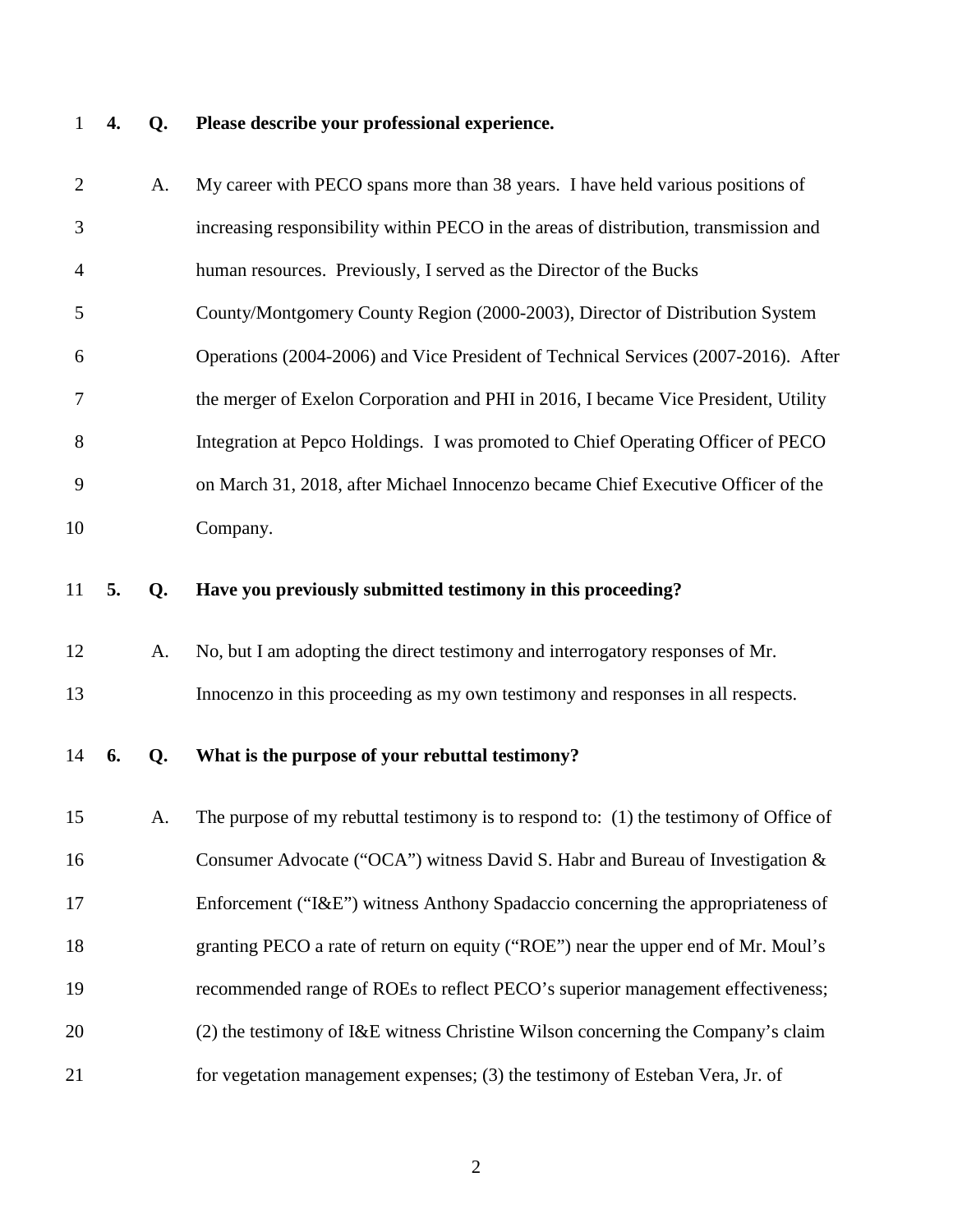|    |    | Laborers Local 57 regarding traffic control services on PECO construction projects; |
|----|----|-------------------------------------------------------------------------------------|
|    |    | and (4) the testimony of several PECO customers at recent public input hearings     |
|    |    | conducted by the Pennsylvania Public Utility Commission (the "Commission") as       |
|    |    | part of these proceedings.                                                          |
|    |    | THE PERFORMANCE OF PECO'S MANAGEMENT<br>II.                                         |
| 7. | Q. | Messrs. Habr and Spadaccio recommend that the Commission give no                    |
|    |    | consideration to PECO's superior management effectiveness in determining the        |
|    |    | ROE to be granted to PECO in this case. Please comment.                             |
|    | A. | Both Mr. Habr and Mr. Spadaccio contend that PECO's level of performance is         |
|    |    | legally required and therefore no recognition of its management effectiveness is    |
|    |    | necessary. Mr. Habr also asserts that there is no "dollar value" for PECO's         |
|    |    | performance, while Mr. Spadaccio claims that any basis adjustment is inappropriate  |
|    |    | because the savings resulting from PECO's management are available to be passed     |
|    |    | onto the Company's shareholders.                                                    |
| 8. | Q. | Has PECO provided evidence of exemplary management performance in this              |
|    |    | proceeding?                                                                         |
|    | A. | Yes, and neither Mr. Habr nor Mr. Spadaccio dispute my testimony or the testimony   |
|    |    | of other PECO witnesses regarding our performance. As explained in my direct        |
|    |    | testimony, PECO's performance has been superior: we have outperformed the           |
|    |    | Commission's reliability targets, delivered on a variety of new customer service    |
|    |    | programs, implemented multiple initiatives to support distributed generation ("DG") |
|    |    | and enhance retail competition, and deployed new technology based on our advanced   |
|    |    |                                                                                     |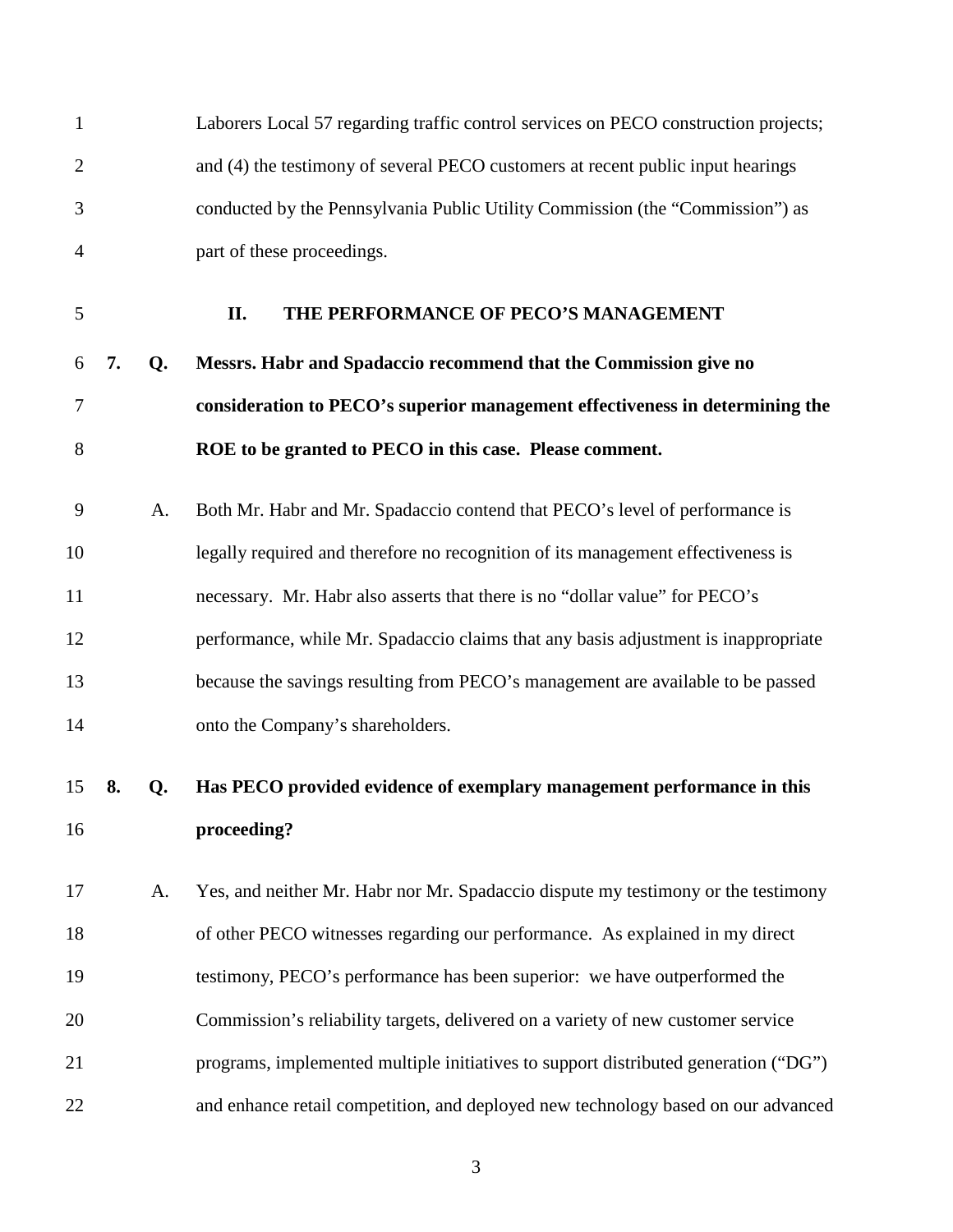| 1              |    |    | metering infrastructure ("AMI"). We have achieved industry recognition for our         |
|----------------|----|----|----------------------------------------------------------------------------------------|
| $\overline{2}$ |    |    | leadership in energy efficiency programs and continue to be recognized for our long-   |
| 3              |    |    | standing commitments to economic growth and diversity in the communities we            |
| $\overline{4}$ |    |    | serve.                                                                                 |
| 5              |    |    | In addition, the direct testimony of Phillip S. Barnett (PECO Statement No. 2, pp. 5-  |
| 6              |    |    | 6) explains that the Company has limited compound annual growth in O&M expenses        |
| 7              |    |    | (when adjusted for major storms) to less than 0.4% from 2016 through the end of the    |
| $8\,$          |    |    | fully projected future test year. For all these reasons, PECO's claim that its         |
| 9              |    |    | exemplary management effectiveness should be reflected by an ROE near the upper        |
| 10             |    |    | end of Mr. Moul's recommended range has been fully supported, is appropriate and       |
| 11             |    |    | should therefore be approved.                                                          |
| 12             | 9. | Q. | Do you agree that the value of PECO's performance has not been established or          |
| 13             |    |    | that the savings PECO realized in O&M expense eliminates the need to                   |
| 14             |    |    | recognize management performance?                                                      |
| 15             |    | A. | No. While Mr. Moul will address this issue in more detail, I want to point out what it |
| 16             |    |    | is that PECO is proposing. As Mr. Moul explains in his direct testimony, he has        |
| 17             |    |    | determined a range of reasonable ROEs from 10.16% to 11.25%. He is                     |
| 18             |    |    | recommending a specific ROE to be adopted in this case of 10.95% – that is, near the   |
| 19             |    |    | top of his range – to "reflect the exemplary performance of the Company's              |
| 20             |    |    | management" (PECO Statement No. 5, p. 7).                                              |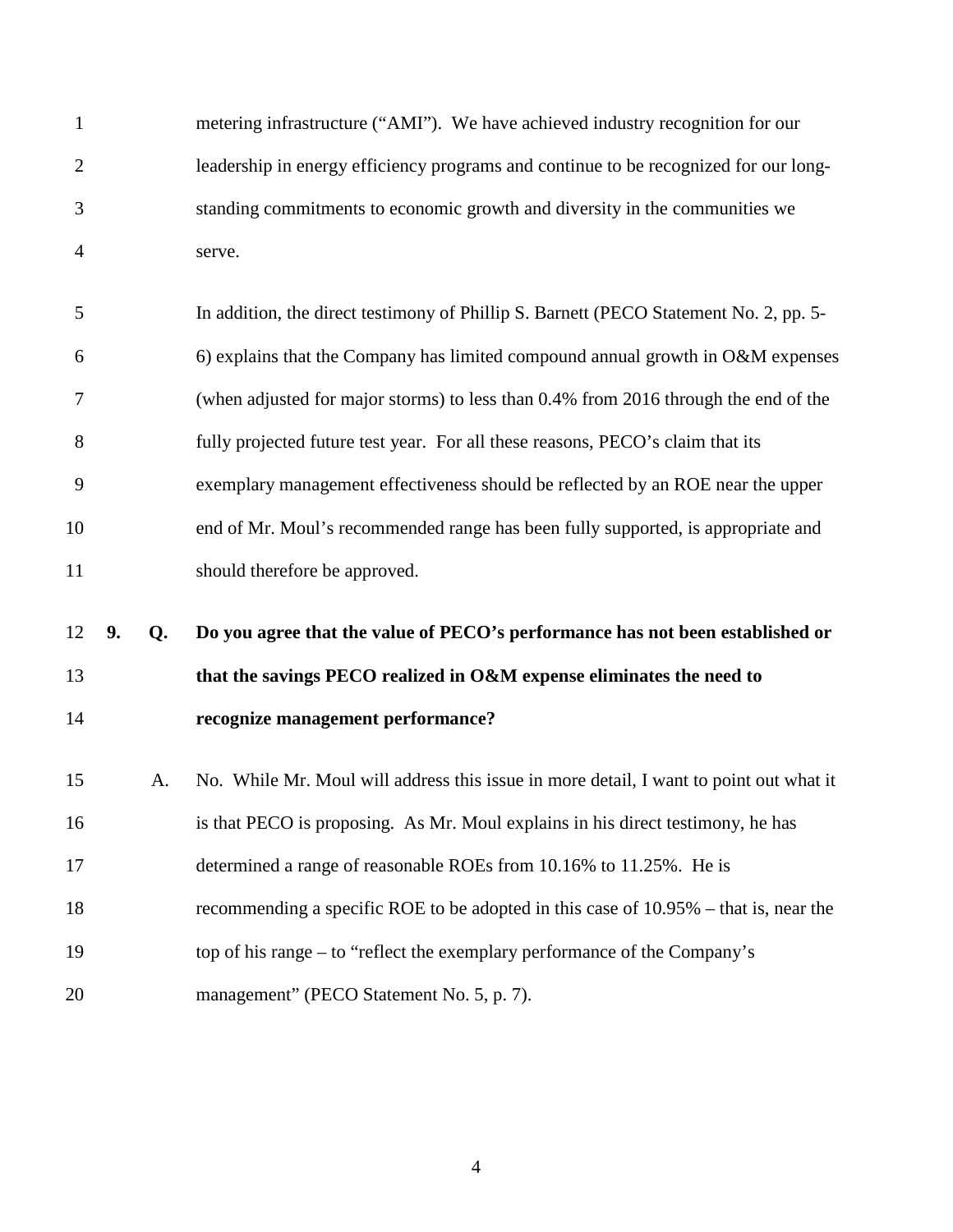| 1              |        |    | PECO'S VEGETATION MANAGEMENT CLAIM<br>III.                                               |
|----------------|--------|----|------------------------------------------------------------------------------------------|
| $\overline{2}$ | 10.    | Q. | Ms. Wilson has proposed to reduce PECO's \$47 million allowance for vegetation           |
| 3              |        |    | management by \$6.5 million based upon a three-year average of PECO's                    |
| 4              |        |    | vegetation management expense in 2015-2017. Do you believe this is                       |
| 5              |        |    | appropriate?                                                                             |
| 6              |        | A. | No. Ms. Wilson's reliance upon a three-year historical average that includes the year    |
| 7              |        |    | 2015 fails to properly reflect a \$7 million incremental increase in annual vegetation   |
| 8              |        |    | management expense that became effective for years after 2015 pursuant to the Joint      |
| 9              |        |    | Petition for Settlement in PECO's 2015 base rate case. Under the terms of the            |
| 10             |        |    | Settlement, PECO was allowed to recover an additional \$7 million annually but was       |
| 11             |        |    | required to specifically identify and account for that spending to demonstrate those     |
| 12             |        |    | additional expenditures were used to address pockets of "customers experiencing          |
| 13             |        |    | multiple interruptions" or "CEMI" by enhancing its vegetation management in those        |
| 14             |        |    | areas.                                                                                   |
| 15             |        |    | Adding \$7 million to the three-year average calculated by Ms. Wilson will reduce her    |
| 16             |        |    | proposed \$6.5 million adjustment by \$2.5 million. More importantly, however, even      |
| 17             |        |    | the corrected three-year average substantially understates the amounts that PECO will    |
| 18             |        |    | need to spend to address the Emerald Ash Borer ("EAB") infestation that is ravaging      |
| 19             |        |    | its service area.                                                                        |
|                | 20 11. | Q. | What is the EAB infestation?                                                             |
| 21             |        | A. | The EAB is an exotic, invasive insect pest that infests ash trees and kills the trees it |
| 22             |        |    | infests. The EAB has now spread throughout the Commonwealth, including PECO's            |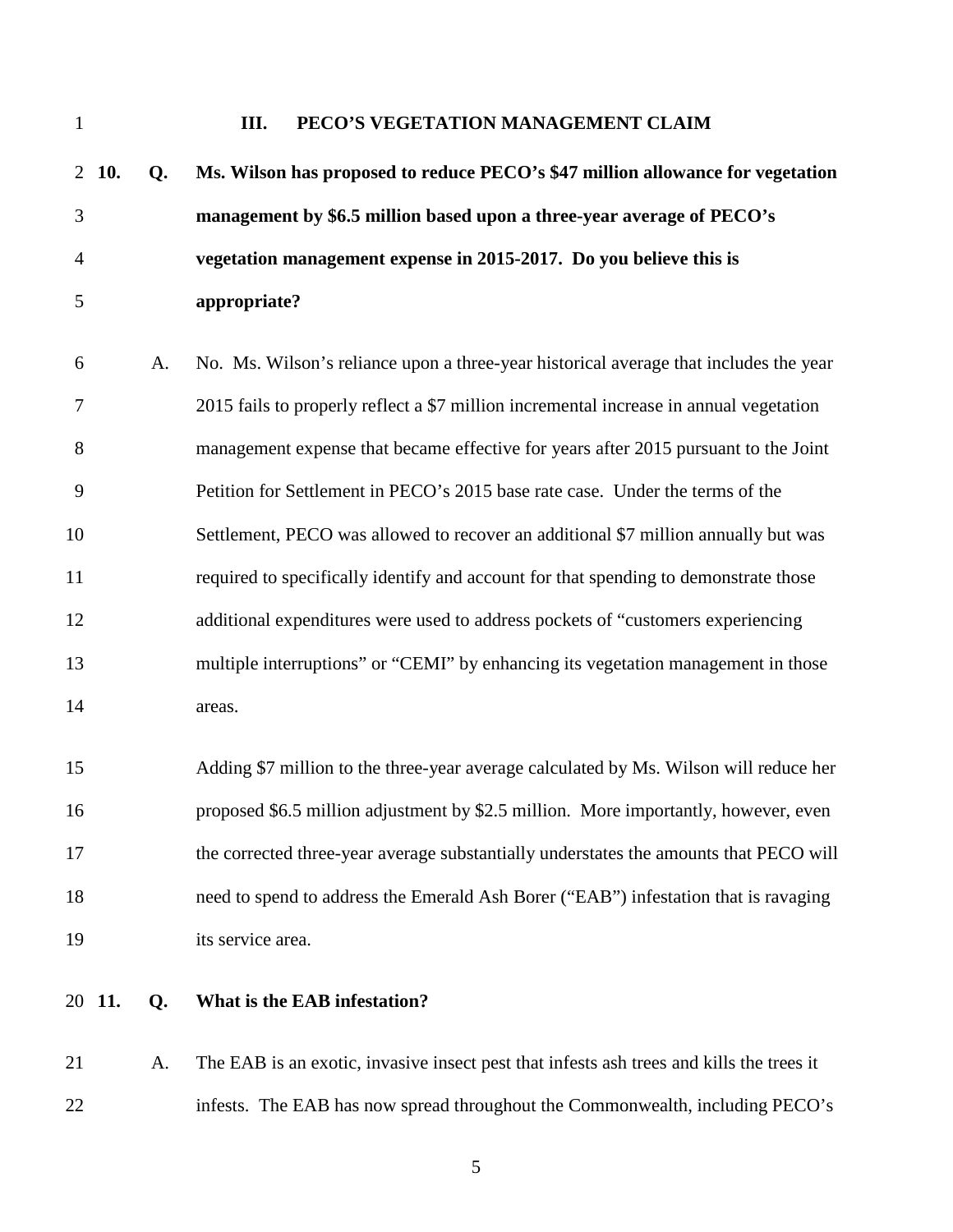1 service territory, and will kill all or nearly all mature ash trees in that area.<sup>1</sup> Dying 2 and dead trees on or near PECO's rights-of-way are a hazard because trees in this 3 condition are structurally weakened. The risk of the trees themselves (or tree limbs 4 and branches) falling is exponentially increased, particularly during adverse weather 5 events marked by wind, snow accumulation or heavy rain.

6 Once a tree is weakened by the EAB infestation, it is not possible for workers to 7 safely climb a tree to cut branches and/or remove the tree from the top down. That 8 means PECO would have to bring in heavy equipment (cranes and bucket trucks) to 9 dismember and fell these trees. If a tree is in an area inaccessible to that equipment, 10 however, prophylactic and preventative measures are not possible and PECO must 11 wait and address the consequences of a line strike if (or more likely, when) that 12 occurs. For that reason, and given the virtual certainty that all ash trees will be 13 destroyed by the EAB, it is important to preemptively remove live and (for the time 14 being) un-infested ash trees that, because of their location, will be a hazard to PECO's 15 facilities when the EAB attacks them.

16 PECO's five-year EAB program was designed to address these conditions because

17 the only prudent course is to substantially increase, above historic levels, the number

18 of ash trees removed in hazardous locations relative to PECO's distribution facilities.

<sup>&</sup>lt;sup>1</sup> A map of the EAB infestation is available on the website of the Pennsylvania Department of Conservation and Natural Resources. *See* http://www.docs.dcnr.pa.gov/cs/groups/public/documents/document/dcnr\_20033390.pdf.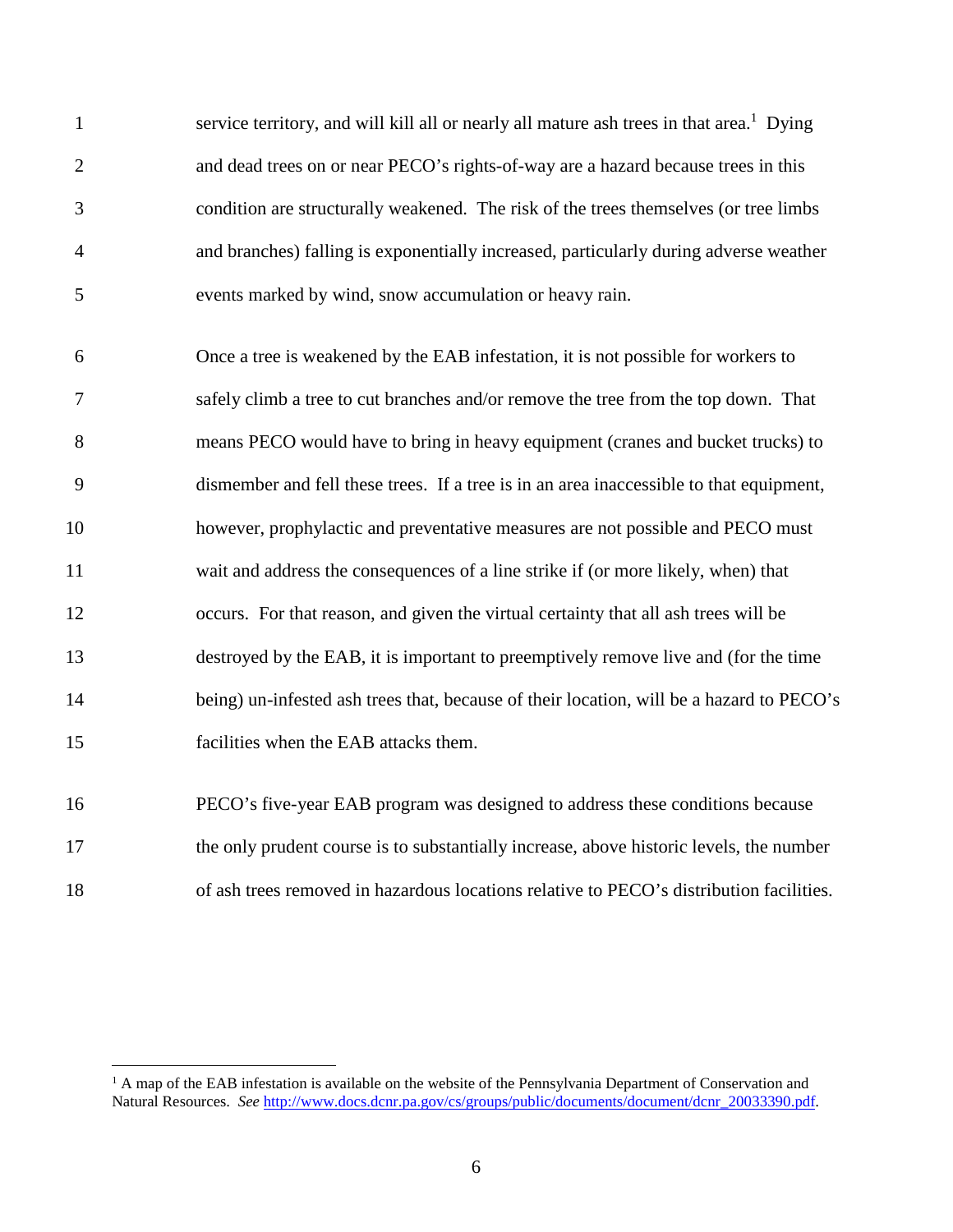|                | 1 12.  | Q. | How does Ms. Wilson propose that the Company address the additional cost of            |
|----------------|--------|----|----------------------------------------------------------------------------------------|
| $\overline{c}$ |        |    | the EAB infestation?                                                                   |
| 3              |        | A. | Ms. Wilson believes that the EAB infestation is a "limited time event" and PECO        |
| 4              |        |    | should petition the Commission for deferral of costs for accounting purposes if it is  |
| 5              |        |    | faced with "extraordinary circumstances".                                              |
|                | 6 13.  | Q. | Do you believe this approach is appropriate in terms of cost and potential effects     |
| 7              |        |    | on reliability?                                                                        |
| 8              |        | A. | No. The infestation is already here, and addressing its consequences is a priority for |
| 9              |        |    | PECO. Weakened trees are a threat to system reliability, and we are incurring costs    |
| 10             |        |    | that are already known and measurable. We know that it is more cost effective to       |
| 11             |        |    | proactively remove ash trees before they become infested to reduce the impact of       |
| 12             |        |    | potential line strikes and mitigate the additional costs of repairing damaged          |
| 13             |        |    | equipment.                                                                             |
|                | 14 14. | Q. | Has PECO analyzed the scope of the problem its must deal with because of the           |
| 15             |        |    | <b>EAB</b> infestation?                                                                |
| 16             |        | A. | Yes, it has. In 2014, PECO completed an internally-performed survey of 26 circuits     |
| 17             |        |    | to identify ash trees located in proximity to PECO's aerial distribution lines. This   |
| 18             |        |    | survey, covering 172 circuit miles of aerial lines, showed that there were 1,452 ash   |
| 19             |        |    | trees, or an average of 8.5 trees per mile, located near the Company's facilities.     |
| 20             |        |    | Based on reasonable assumptions about the number of ash trees identified in the        |
| 21             |        |    | survey that would probably be removed by owners and the number of trees that would     |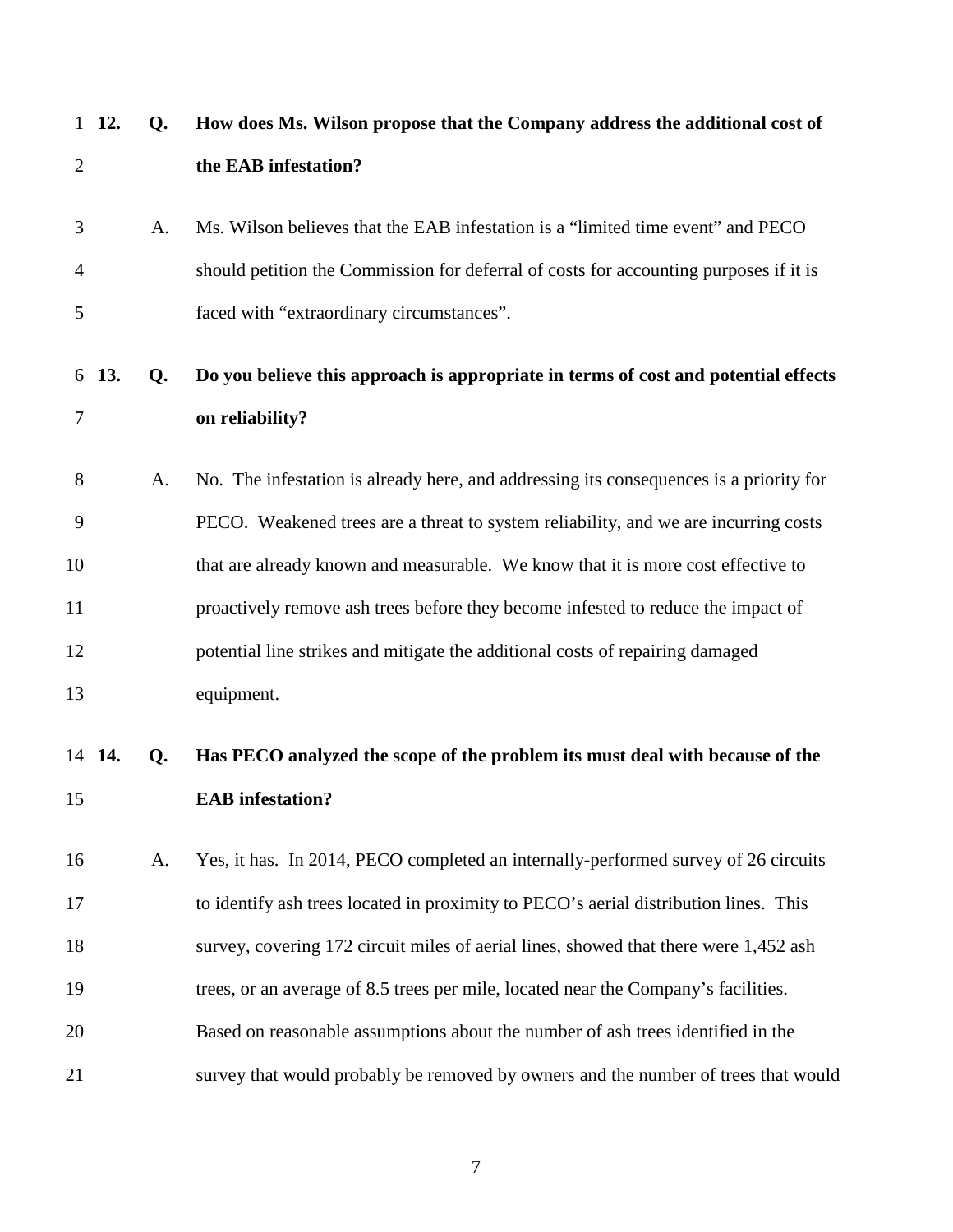| $\mathbf{1}$     |           | not pose an imminent threat of impact with PECO's facilities, PECO determined that       |
|------------------|-----------|------------------------------------------------------------------------------------------|
| $\overline{2}$   |           | it will need to remove 25,000 ash trees at a cost of approximately \$1,000 per tree,     |
| 3                |           | which is incremental to PECO's non-EAB related vegetation management                     |
| $\overline{4}$   |           | expenditures. These expenditures will help avoid the higher costs of removing            |
| 5                |           | infested trees, which can rise to \$6,000-\$10,000 due to the cost of heavy equipment    |
| 6                |           | required for safe removal. Ms. Wilson's averaging approach fails to account for this     |
| $\boldsymbol{7}$ |           | expense and, therefore, her proposed adjustment should be rejected in its entirety       |
| 8                |           | <b>TRAFFIC CONTROL SERVICES</b><br>IV.                                                   |
| 9                | 15.<br>Q. | Mr. Vera contends that contractor Flagger Force provides traffic control                 |
| 10               |           | services for PECO's electric operations and that Local 57 members provide                |
| 11               |           | traffic control services for PECO's gas operations. Please respond.                      |
| 12               | A.        | Mr. Vera is not correct. The selection of a vendor for traffic control services does not |
| 13               |           | depend upon whether the work is for PECO's gas or electric operations; it depends        |
| 14               |           |                                                                                          |
|                  |           | upon whether the work is being performed by PECO or a contractor.                        |
| 15               |           | When PECO is performing its own distribution work, on the gas or electric side,          |
| 16               |           | traffic control services are provided by Flagger Force pursuant to a competitively-      |
| 17               |           | procured contract between PECO and Flagger Force. When distribution work is              |
| 18               |           | being performed by contractors, on the gas or electric side, the contractor selects the  |
| 19               |           | provider of traffic control services. On the gas side, a contractor's bid must include a |
| 20               |           | proposal for traffic control services, which the contractor may decide to handle         |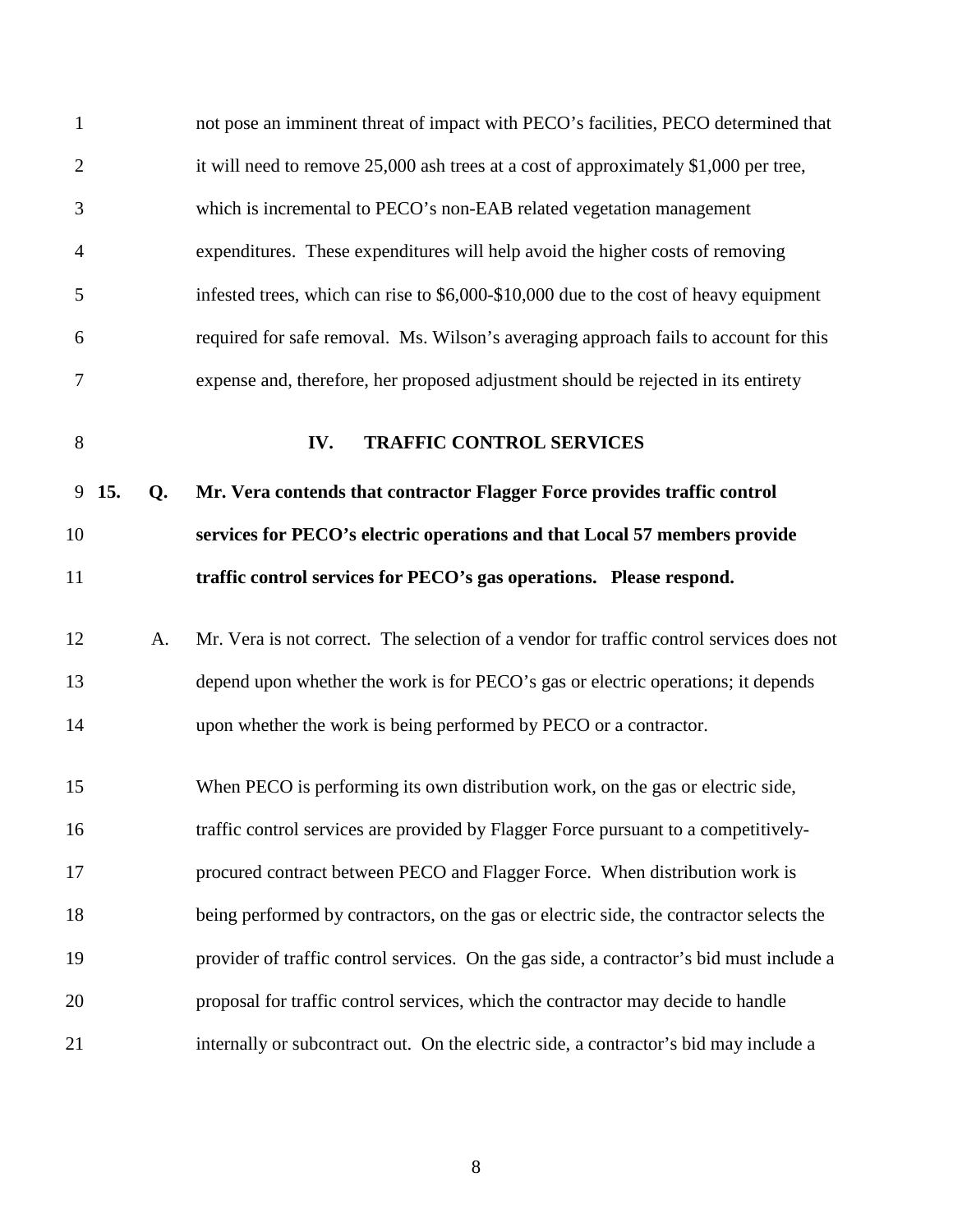| $\mathbf{1}$   |            |    | proposal for traffic control services or a proposal to pass through to PECO the      |
|----------------|------------|----|--------------------------------------------------------------------------------------|
| $\overline{c}$ |            |    | charges of a separate traffic control services vendor.                               |
|                | $3\;\;16.$ | Q. | Was PECO's contract with Flagger Force competitively procured?                       |
| 4              |            | A. | Yes. PECO used Exelon's competitive sourcing procedures in procuring the Flagger     |
| 5              |            |    | Force contract.                                                                      |
|                | 6 17.      | Q. | Mr. Vera raises a variety of safety concerns related to Flagger Force, including     |
| 7              |            |    | OSHA violations. Does PECO's contract with Flagger Force address safety?             |
| 8              |            | A. | Absolutely. Detailed safety requirements, such as the use of personal protective     |
| 9              |            |    | equipment and safety evaluation procedures, such as apparent cause evaluations and   |
| 10             |            |    | root cause investigations, are part of PECO's contract with Flagger Force. PECO      |
| 11             |            |    | also carefully monitors Flagger Force's performance through a variety of mechanisms  |
| 12             |            |    | and requirements.                                                                    |
|                | 13 18.     | Q. | Has Flagger Force met its safety-related obligations under the contract?             |
| 14             |            | A. | Yes. Flagger Force has complied with the Company's safety process requirements       |
| 15             |            |    | and met PECO's safety standards. In terms of process, Flagger Force has provided its |
| 16             |            |    | monthly performance data and has worked with PECO through informal meetings          |
| 17             |            |    | and scheduled monthly meetings to address performance concerns. Regarding safety     |
| 18             |            |    | standards, Flagger Force has met the Company's expectations for key safety metrics,  |
| 19             |            |    | including the OSHA Recordable Rate. <sup>2</sup>                                     |

<sup>&</sup>lt;sup>2</sup> The OSHA Recordable Rate is a mathematical calculation used by OSHA that describes the number of employees per 100 full-time employees that have been involved in an OSHA-recordable injury or illness.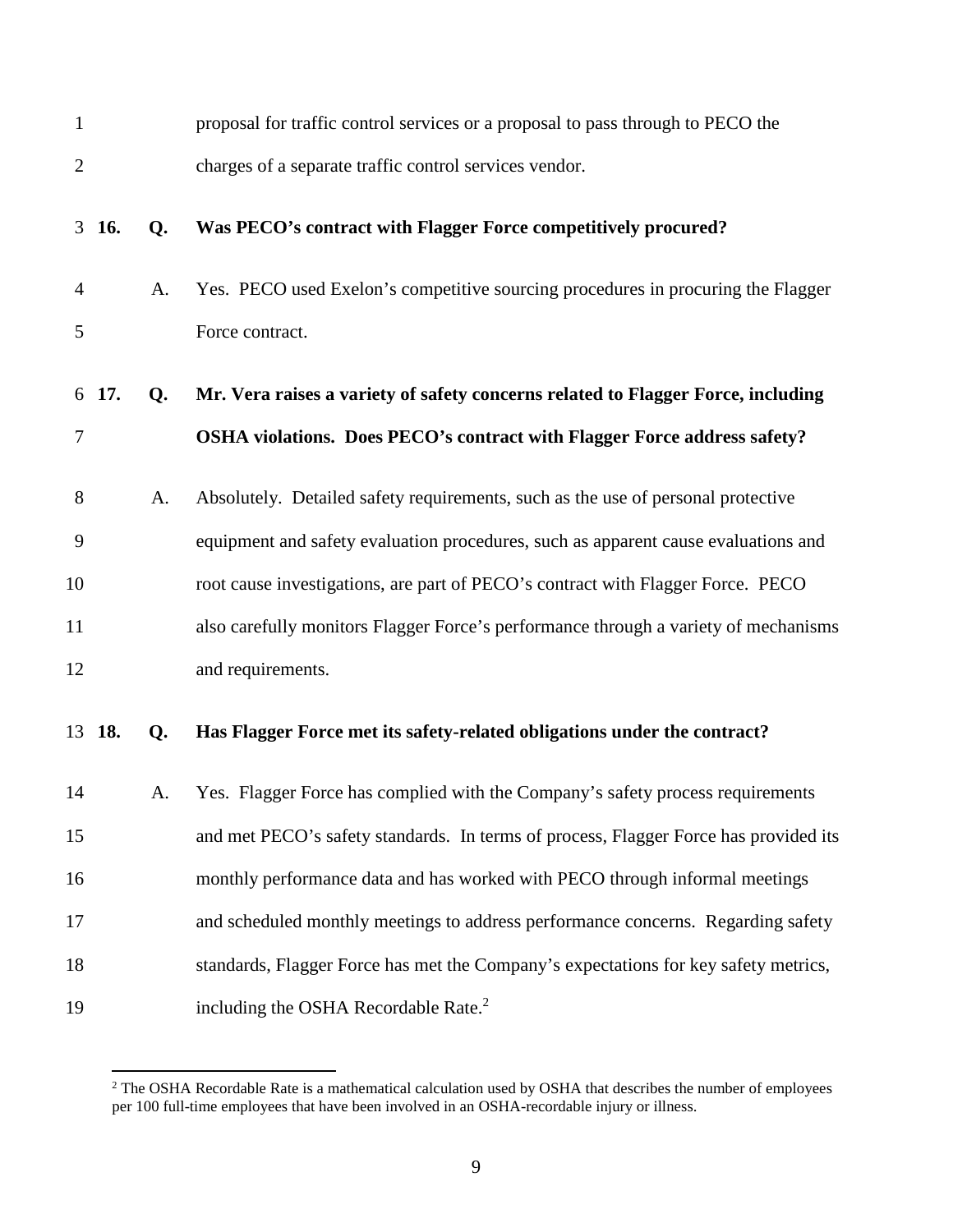| 1 19.          | Q. | Mr. Vera also raises concerns about the employment practices of Flagger Force,       |
|----------------|----|--------------------------------------------------------------------------------------|
| $\overline{2}$ |    | including the adequacy of employee wages and benefits. Does PECO's contract          |
| 3              |    | with Flagger Force detail the wages and benefits that Flagger Force must             |
| $\overline{4}$ |    | provide to its employees?                                                            |
| 5              | A. | No. PECO's contract details the price that PECO will pay Flagger Force for various   |
| 6              |    | traffic control services. I note that PECO takes the issues of equitable wages       |
| 7              |    | seriously, and requires Flagger Force and all other contractors to follow the        |
| $8\,$          |    | applicable wage and benefit laws for the workers they employ.                        |
| 9<br>20.       | Q. | Mr. Vera recommends that PECO adopt a traffic control services policy "so that       |
| 10             |    | Local 57 members are used on the electric side of operations like they are on the    |
| 11             |    | gas side of the operations." He also contends that the performance of Local 57       |
| 12             |    | members would be better than the performance of Flagger Force. Please                |
| 13             |    | respond.                                                                             |
| 14             | A. | As I explained earlier, Mr. Vera appears to misunderstand how and when PECO          |
| 15             |    | procures traffic control services. When contractors are performing distribution      |
| 16             |    | system work, gas or electric, they decide what vendor, if any, to use for traffic    |
| 17             |    | control. Regardless of who the contractor chooses for flagging, PECO's contractors   |
| 18             |    | are required to follow the Company's safety and quality standards. We also conduct   |
| 19             |    | periodic audits and quality inspections to ensure that work is being performed in a  |
| 20             |    | safe and reliable manner.                                                            |
| 21             |    | When PECO performs its own distribution work, gas or electric, it uses Flagger Force |
| 22             |    | because Flagger Force was the winning bidder in a competitive procurement for such   |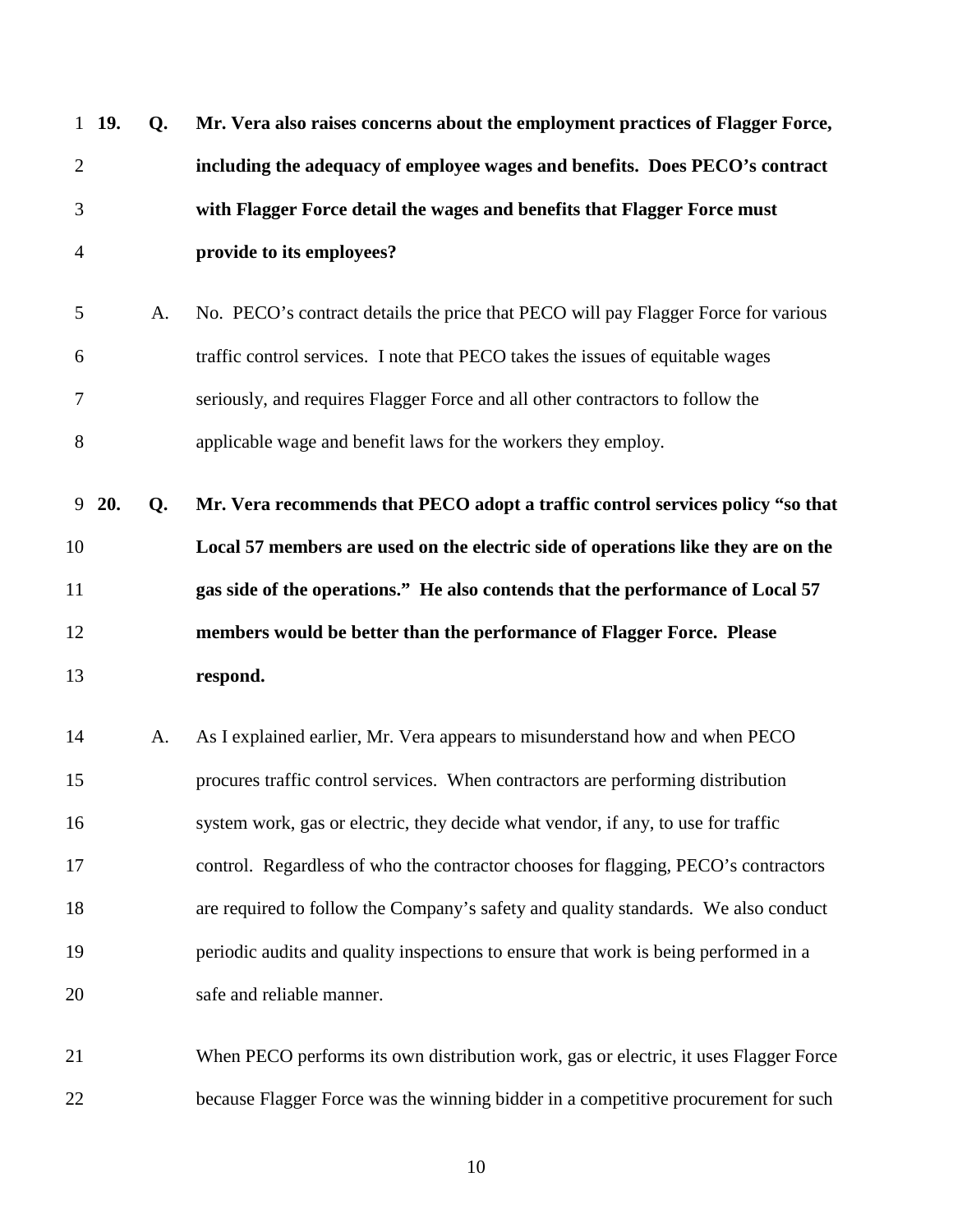| $\mathbf{1}$   |       |    | services. The Company has been satisfied with the performance of Flagger Force    |
|----------------|-------|----|-----------------------------------------------------------------------------------|
| $\overline{2}$ |       |    | under the contract to date.                                                       |
| 3              |       |    | PUBLIC INPUT HEARINGS<br>V.                                                       |
|                | 4 21. | Q. | Concerns were expressed about the extent of PECO's engagement with                |
| 5              |       |    | customers in Abington Township. <sup>3</sup> Please respond.                      |
| 6              |       | A. | PECO has been actively engaged with the residents of Abington Township as well as |
| 7              |       |    | the Abington Board of Commissioners. For example, PECO conducted an Open          |
| 8              |       |    | House on May 23, 2018, where Abington customers had an opportunity to talk to     |
| 9              |       |    | PECO about any concerns and learn about topics such as storm impacts, restoration |
| 10             |       |    | strategy, and electric investments specific to Abington Township. The Open House  |
| 11             |       |    | was staffed by approximately 40 PECO employees and was attended by customers      |
| 12             |       |    | from Abington Township and several governmental representatives, including        |
| 13             |       |    | Abington Township commissioners.                                                  |
| 14             |       |    | The Company has also engaged directly with the Abington Board of Commissioners.   |
| 15             |       |    | During storms in March of 2018, for example, PECO maintained communication        |
| 16             |       |    | with the Abington Board of Commissioners throughout the course of restoration     |
| 17             |       |    | activities. PECO also met with the Abington Board of Commissioners on April 11,   |
| 18             |       |    | 2018, to share information about PECO's operations and reliability investments in |
| 19             |       |    | Abington Township.                                                                |

<sup>&</sup>lt;sup>3</sup> Montgomery County Hearing Tr. 83.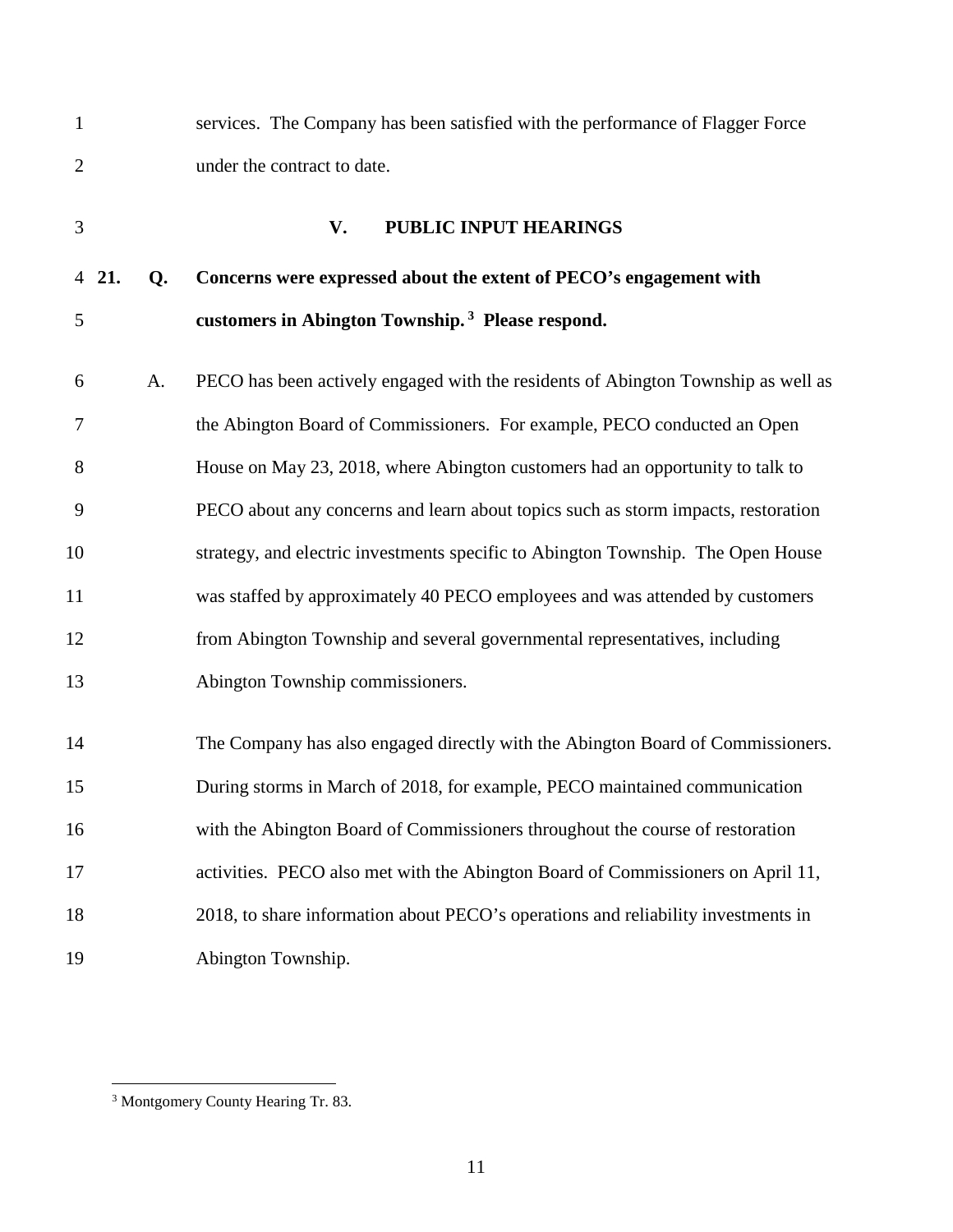# 1 **22. Q. Has PECO also taken steps to improve communications with customers during**  2 **storm events in Abington and other areas?**

| 3              | A. | Yes. PECO already provides updates on outages and service restoration to customers     |
|----------------|----|----------------------------------------------------------------------------------------|
| $\overline{4}$ |    | through a variety of means, including text messaging. The ability to predict           |
| 5              |    | restoration of service can vary depending upon the nature of the outage, particularly  |
| 6              |    | when "nested" outages are involved (where PECO addresses the cause of an outage        |
| 7              |    | affecting a large area but a small group of customers remain without service for an    |
| 8              |    | entirely different cause). PECO has enhanced visual displays of outage information     |
| 9              |    | in its storm center to facilitate tracking of outages and is also consulting with peer |
| 10             |    | utilities regarding additional enhancements to its text messaging and on-line outage   |
| 11             |    | reporting tools.                                                                       |

# **23. Q. Mr. Lawrence Spielvogel<sup>4</sup>** 12 **stated that PECO does not provide notice of rate**  13 **filings in bill stuffers. Please respond.**

14 A. In accordance with the Commission's regulations at 52 Pa. Code § 53.45, PECO 15 placed a bill insert in the monthly bill of each customer, between April 2 and April 16 30, 2018, notifying them of the filing, as well as printing a message on the billing 17 envelope highlighting that rate filing information is contained in the bill. PECO also 18 provided notice to the public of its proposed distribution rate increase by: 19 (1) posting notice of the filing in its District Office; (2) publishing a notice of the 20 proposed rate request in the major newspapers serving PECO's service territory, and

<sup>4</sup> Bucks County Hearing Tr. 150-51.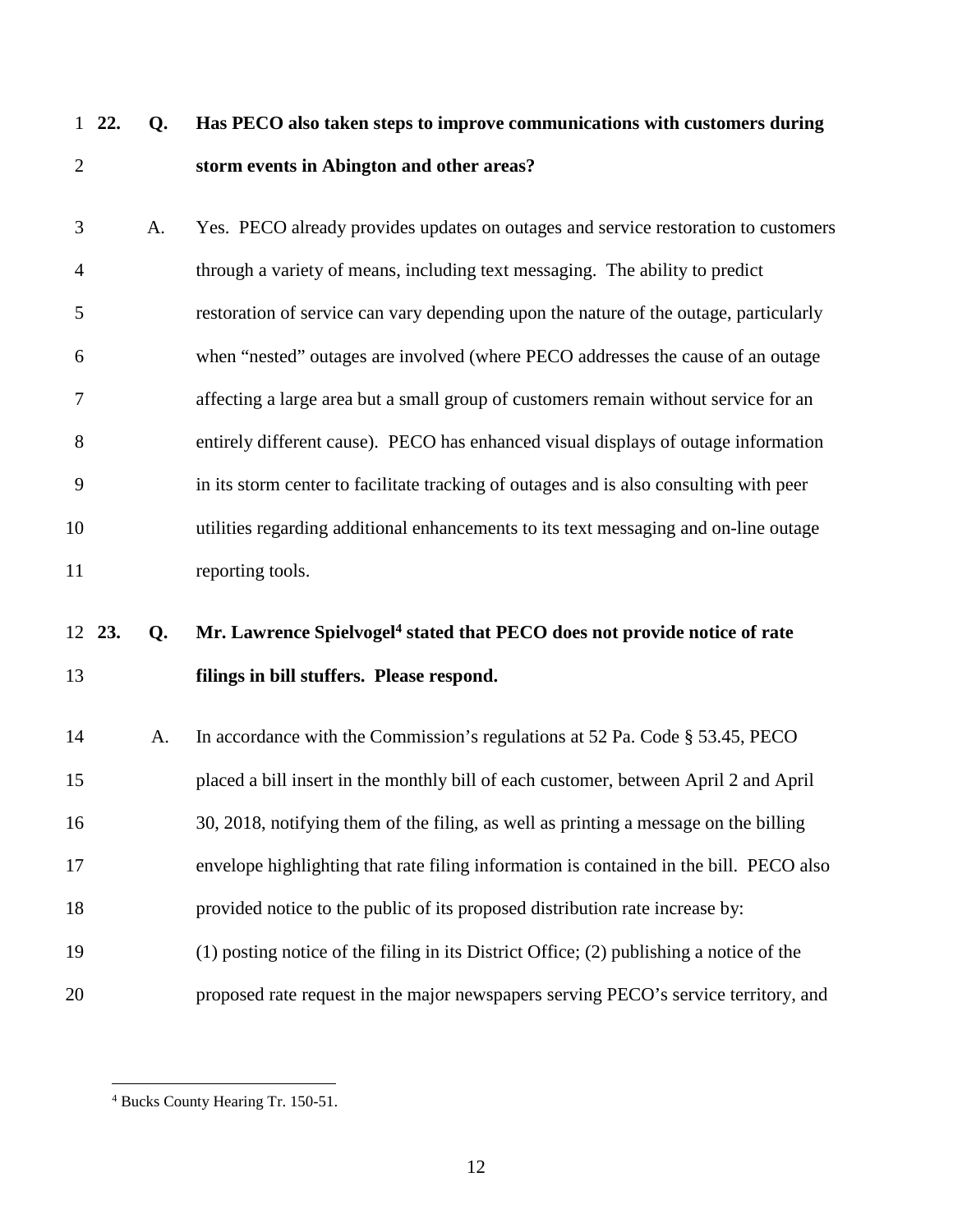| $\mathbf{1}$   |    | (3) distributing a news release that described the proposed rate changes to the major        |
|----------------|----|----------------------------------------------------------------------------------------------|
| $\overline{2}$ |    | newspapers, radio and television stations serving PECO's service territory.                  |
| $3\;\;24.$     | Q. | Mr. Spielvogel also expressed concern of PECO's release of his contact                       |
| $\overline{4}$ |    | information to electric generation suppliers ("EGSs"). Please respond.                       |
| 5              | A. | The Commission requires PECO to solicit its entire customer base every three years           |
| 6              |    | regarding their Release of Information ("ROI") preference with respect to EGSs. <sup>5</sup> |
| 7              |    | The last solicitation occurred in February and March of 2018. PECO provided                  |
| 8              |    | multiple means through which a customer could change its ROI preference,                     |
| 9              |    | including: (1) a bill insert with tear-off to return with bill payment; (2) a "pop-up"       |
| 10             |    | message to those customers who access their account using "My Account" at                    |
| 11             |    | peco.com; and $(3)$ for larger commercial $\&$ industrial accounts and customers with an     |
| 12             |    | electronic bill delivery method, a letter providing notice of the opportunity to change      |
| 13             |    | its ROI preference.                                                                          |
| 14             |    | PECO has checked Mr. Spielvogel's account in our Customer Information System,                |
| 15             |    | and, as of July 17, 2018, Mr. Spielvogel's account does not indicate that he has             |
| 16             |    | requested to have his customer information withheld from EGSs. Mr. Spielvogel may            |
| 17             |    | request a change at any time by calling PECO or placing a request through the "My            |
| 18             |    | Account" page at peco.com or PECO's mobile phone app.                                        |

<sup>5</sup> *Interim Guidelines For Eligible Customer Lists*, Docket No. M-2010-2183412 (Order entered Sept. 23, 2014).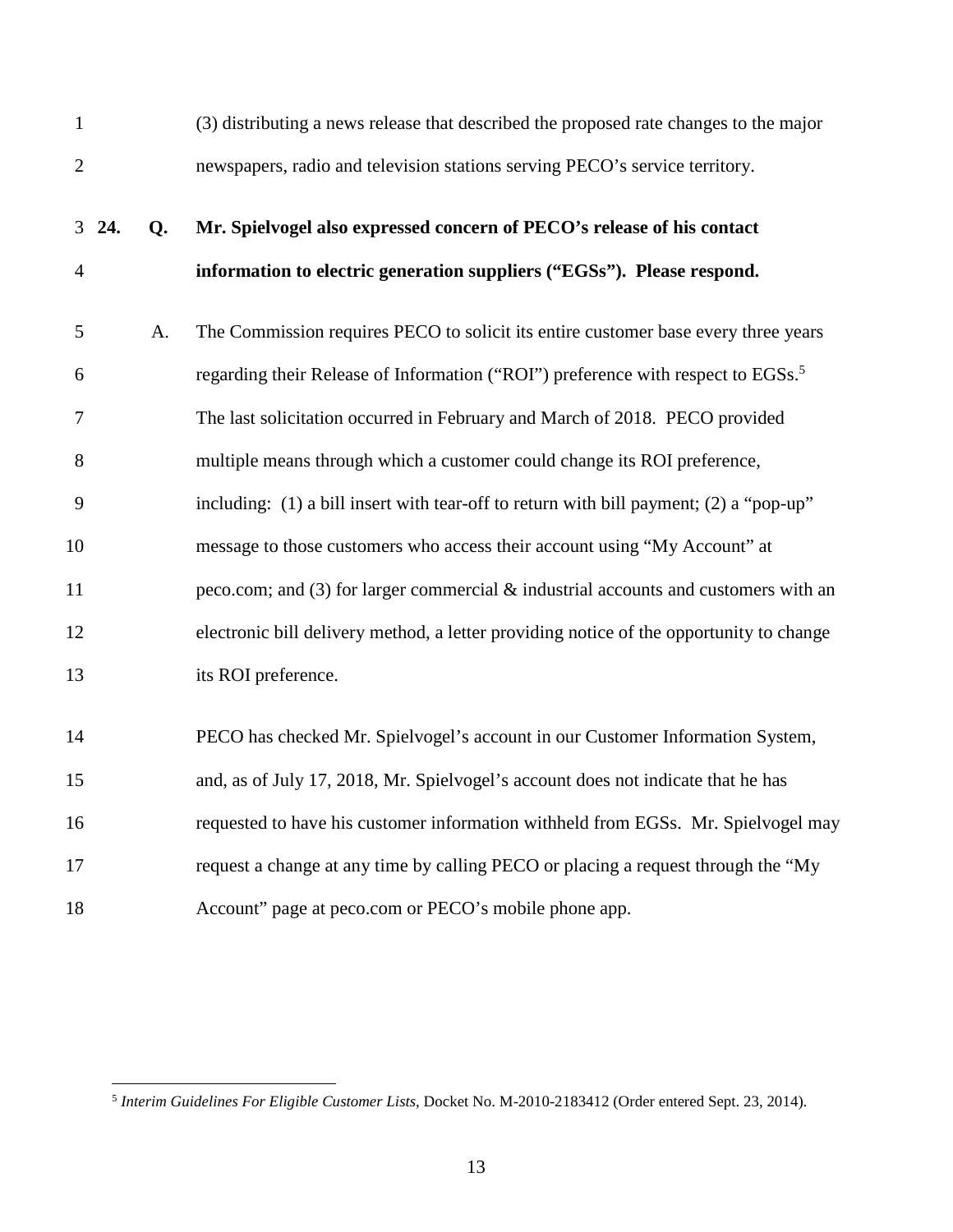## **25.** Q. Two customers<sup>6</sup> stated that notice of the Company's public input hearings was 2 **inadequate. Please respond.**

3 A. The Commission, which organizes and conducts public input hearings, issued two 4 press releases regarding the times and locations of the input hearings for PECO's 5 2018 electric distribution rate case. The first press release was issued on May 22, 6 2018 informing the public of the times, dates and locations for five input hearings that 7 were to occur between June 6, 2018 and June 14, 2018 at various locations within the 8 PECO electric distribution service territory. The Commission issued a reminder press 9 release about the hearings on June 4, 2018. In addition, there was a sixth public input 10 hearing added for June 18, 2018 for which the Commission issued a press release on 11 June 12, 2018. All of these press releases were published on the Commission's 12 website. In addition, several of the newspapers servicing PECO's electric distribution 13 territory published articles based on the press releases to inform the public of the 14 hearings. The Commission also utilized different social media platforms to publicize 15 the hearings, including Facebook and Twitter, with information from those platforms 16 subsequently shared by elected officials with their constituents.

17 PECO's required bill inserts notifying customers of the proposed electric distribution 18 rate increase contained, among other things, language indicating that the Commission 19 would likely be holding public input hearings. The inserts also included the phone 20 number of the Commission which customers could call to be notified of the public 21 input hearings once they were scheduled.

<sup>6</sup> Northeast Philadelphia Hearing Tr. 356; Bucks County Hearing Tr. 198.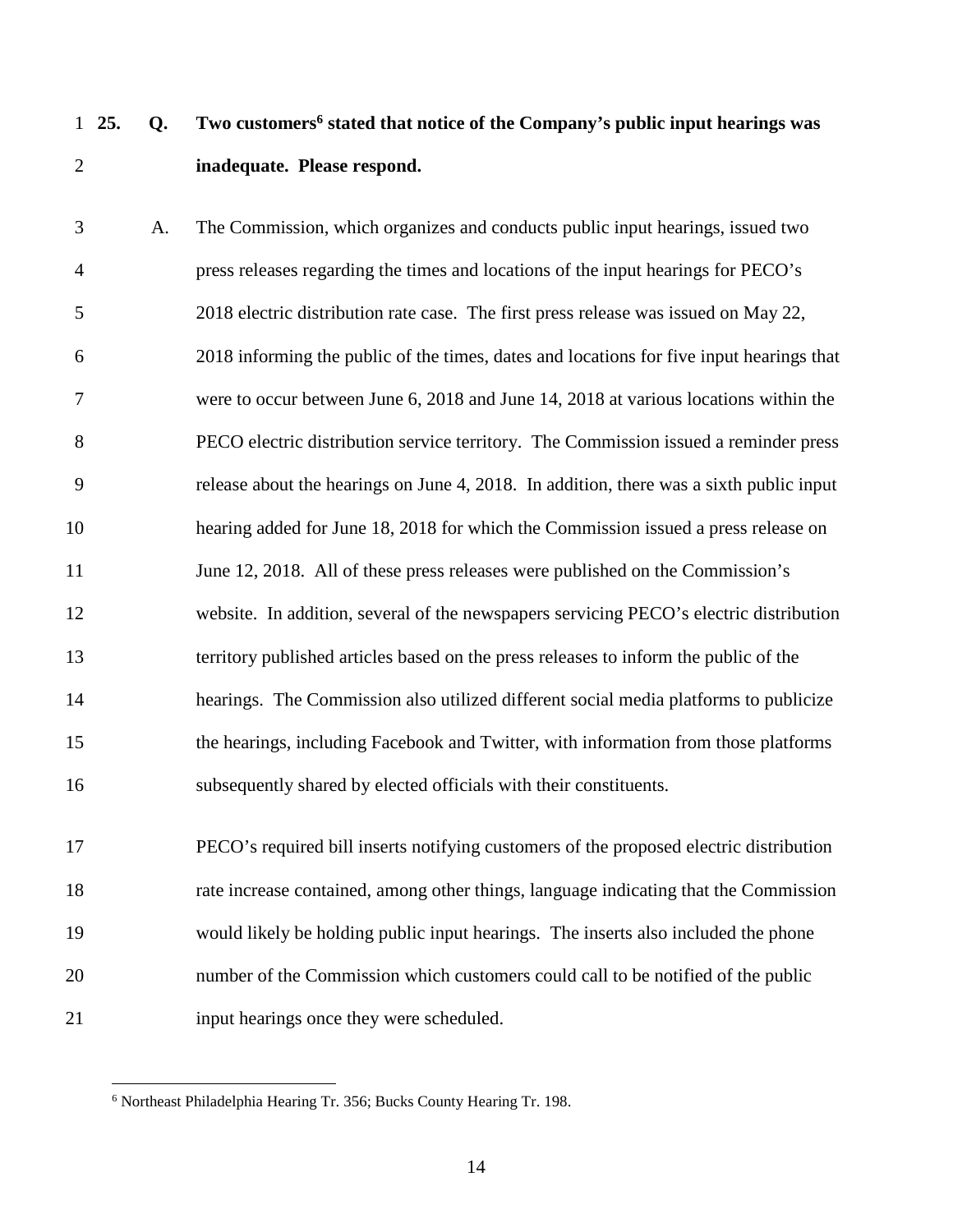|              | $1\,26.$ | Q. | Several customers expressed concern about the impact of the proposed rate              |
|--------------|----------|----|----------------------------------------------------------------------------------------|
| $\mathbf{2}$ |          |    | increase on residential customers, with some expressing particular concern             |
| 3            |          |    | about the Company's proposal to increase the residential customer charge. <sup>7</sup> |
| 4            |          |    | Please respond.                                                                        |
| 5            |          | A. | PECO has an assistance program for low-income, residential customers which may         |
| 6            |          |    | help mitigate the impact of the proposed rate increase. In particular, PECO's          |
| 7            |          |    | Customer Assistance Program ("CAP") provides a fixed credit to enrolled low-           |
| 8            |          |    | income customers, based on their household income and usage, to make their utility     |
| 9            |          |    | bill affordable. Customers enrolled in CAP will continue to receive an affordable bill |
| 10           |          |    | because the Company will adjust the fixed credits given to CAP customers to reflect    |
| 11           |          |    | the rate increase. I urge low-income customers who are not enrolled in CAP to          |
| 12           |          |    | submit an application. Mr. Kehl specifically addresses concerns regarding the          |
| 13           |          |    | proposed increase in the residential customer charge in his rebuttal testimony (PECO)  |
| 14           |          |    | Statement No. 7-R).                                                                    |
|              | 15 27.   | Q. | Several customers requested that PECO support solar power, including a                 |
| 16           |          |    | commitment to purchase 20% of power for solar in low-income areas of the               |
| 17           |          |    | Company's service territory. <sup>8</sup> Please respond.                              |
| 18           |          | A. | PECO has been actively promoting solar energy on a variety of fronts. As described     |
| 19           |          |    | in detail in PECO Statement No. 1, the Company has implemented multiple initiatives    |
| 20           |          |    | to streamline the interconnection process, educate developers and potential solar/DG   |

<sup>7</sup> *See*, *e.g*., Testimony of Ms. Beverly Sotterthwaite, Center City Philadelphia Hearing Tr. 228-30; Testimony of Mr. John Magee, Bucks County Hearing Tr. 160.

<sup>8</sup> *See, e.g.*, Testimony of Mr. John Magee, Bucks County Hearing Tr. 160.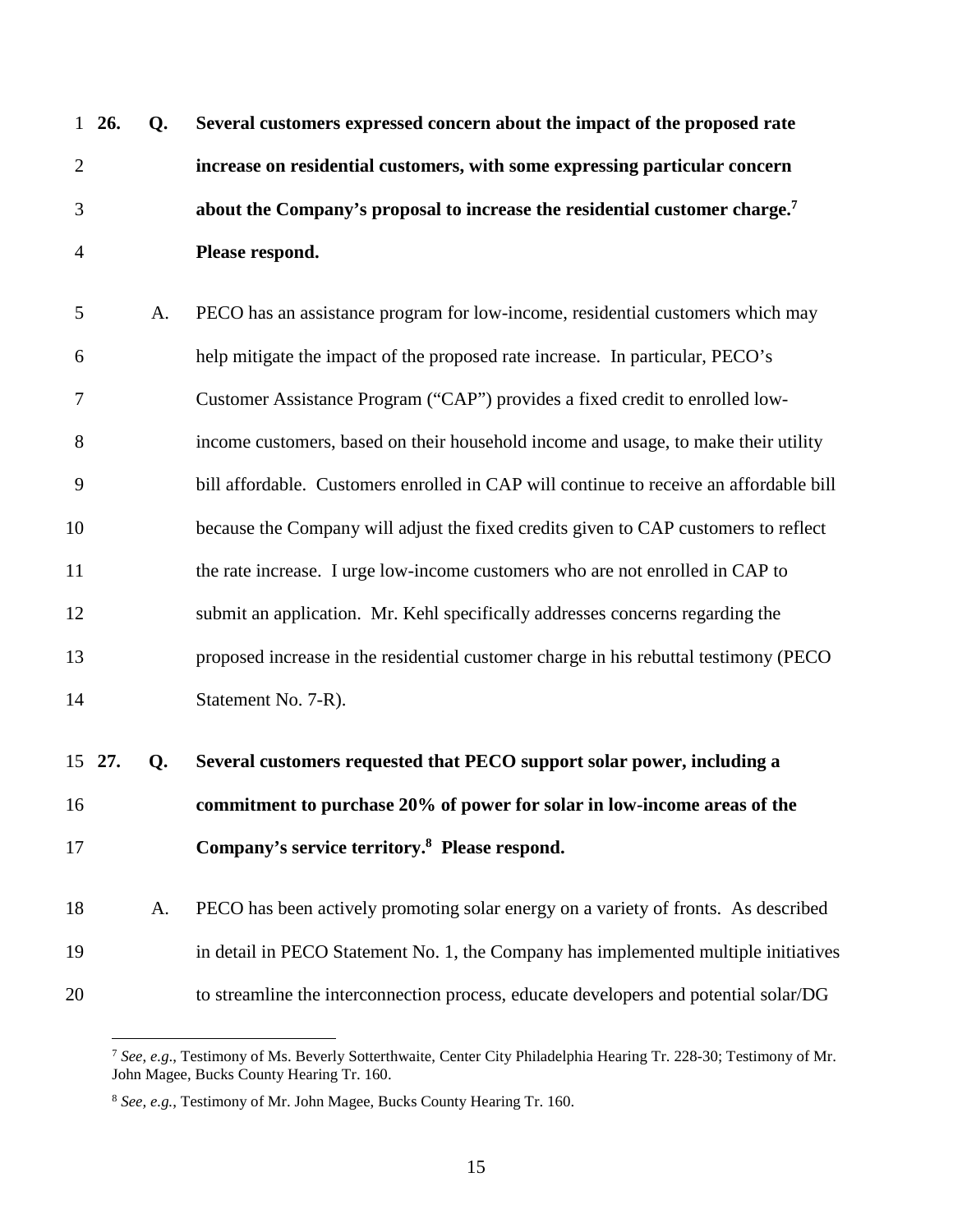| 1               | customers and improve the overall experience for solar/DG customers. In addition,     |
|-----------------|---------------------------------------------------------------------------------------|
| $\mathbf{2}$    | PECO has been a vocal supporter of legislation promoting solar development,           |
| 3               | actively participates in a Pennsylvania Department of Environmental Protection effort |
| $\overline{4}$  | to examine strategies for solar deployment, and supports local solar job training.    |
| 5               | Recommendations concerning PECO's purchase of electric generation supply are          |
| 6               | more appropriately addressed in the Company's default service plan proceedings.       |
| 7               | Any purchase of supply by PECO must be consistent with its statutory and regulatory   |
| $8\,$           | obligations as a default service supplier, including use of a Commission-approved     |
| 9               | competitive procurement process to acquire a "prudent mix" of supply contracts        |
| 10              | designed to produce the least cost to customers over time. PECO cannot simply         |
| 11              | "buy" electricity from customers.                                                     |
| 12              | I note that PECO already obtains a portion of its supply from alternative energy      |
| 13              | sources, including solar, in compliance with Pennsylvania's Alternative Energy        |
| 14              | Portfolio Standards Act ("AEPS Act"). The AEPS Act includes increasing                |
| 15              | requirements for solar energy, reaching 0.5% of PECO's default service load by        |
| 16              | AEPS compliance year 2020-2021. Purchasing 20% of PECO's default service              |
| 17              | supply from solar energy projects located within the City of Philadelphia would not   |
| 18              | be consistent with those requirements and would likely lead to a much higher price    |
| 19              | for default service for all customers (including low-income customers).               |
| 28.<br>20<br>Q. | Mr. Sujan Ghosh expressed concern that his street was not included in an              |

21 **ongoing reliability project and stated that he has experienced at least twenty**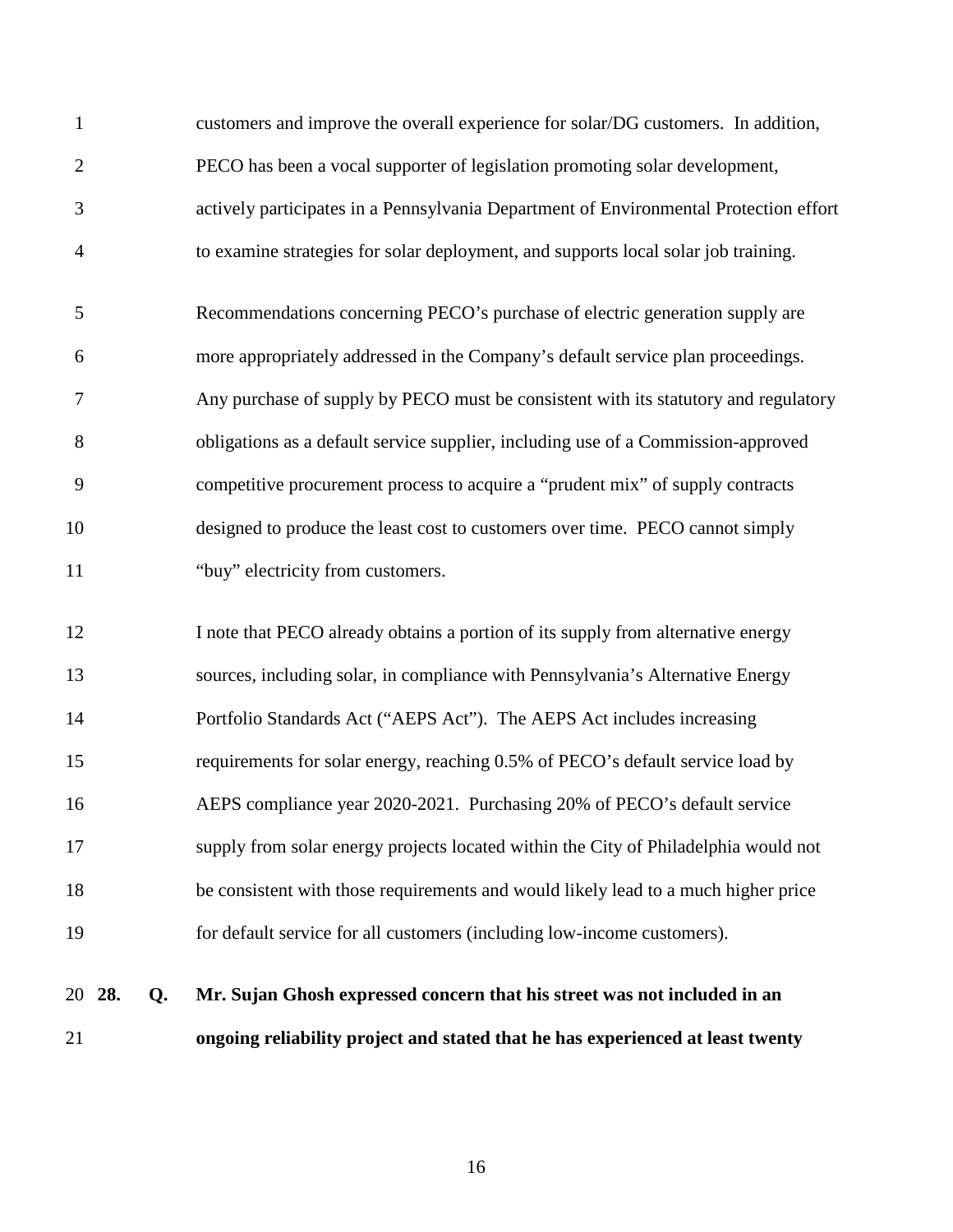**summer outages each year for the past six years, regardless of storm activity. <sup>9</sup>** 1 2 **Please respond.** 

3 A. We take Mr. Ghosh's reliability concerns seriously and followed up with him 4 immediately after the public hearing and later by telephone after we researched Mr. 5 Ghosh's outage and reliability history and the ongoing reliability improvements in his 6 area. According to the Company's records, the number of outages was significantly 7 below twenty per year. We discussed this information with Mr. Ghosh and he 8 generally agreed with our outage data. We also explained to Mr. Ghosh that the 9 outages he experienced were not related to underground cable failures along his street 10 but to targeted work in the area to improve overall reliability.

11 **29. Q. Mr. Richard Adams expressed concern about PECO's reliability work in** 

**Yardley and stated that the Company's vegetation management improvements ignored customers that had their service in their backyard. He also stated that vegetation caused all the outages for rear service customers in his area.<sup>10</sup> Please respond.** 

16 A. We believe the Company has made significant reliability investments in the Yardley 17 area, including appropriate vegetation management activities. Since 2014, PECO has 18 spent \$26.1 million on regional reliability and storm hardening projects in areas such 19 as Lower Makefield, Yardley Borough, Newton Borough, Newtown Township and 20 Morrisville. A portion of this investment was for the retirement of older 4 kV

<sup>9</sup> Bucks County Hearing Tr. 205-09.

<sup>10</sup> Bucks County Hearing Tr. 173.